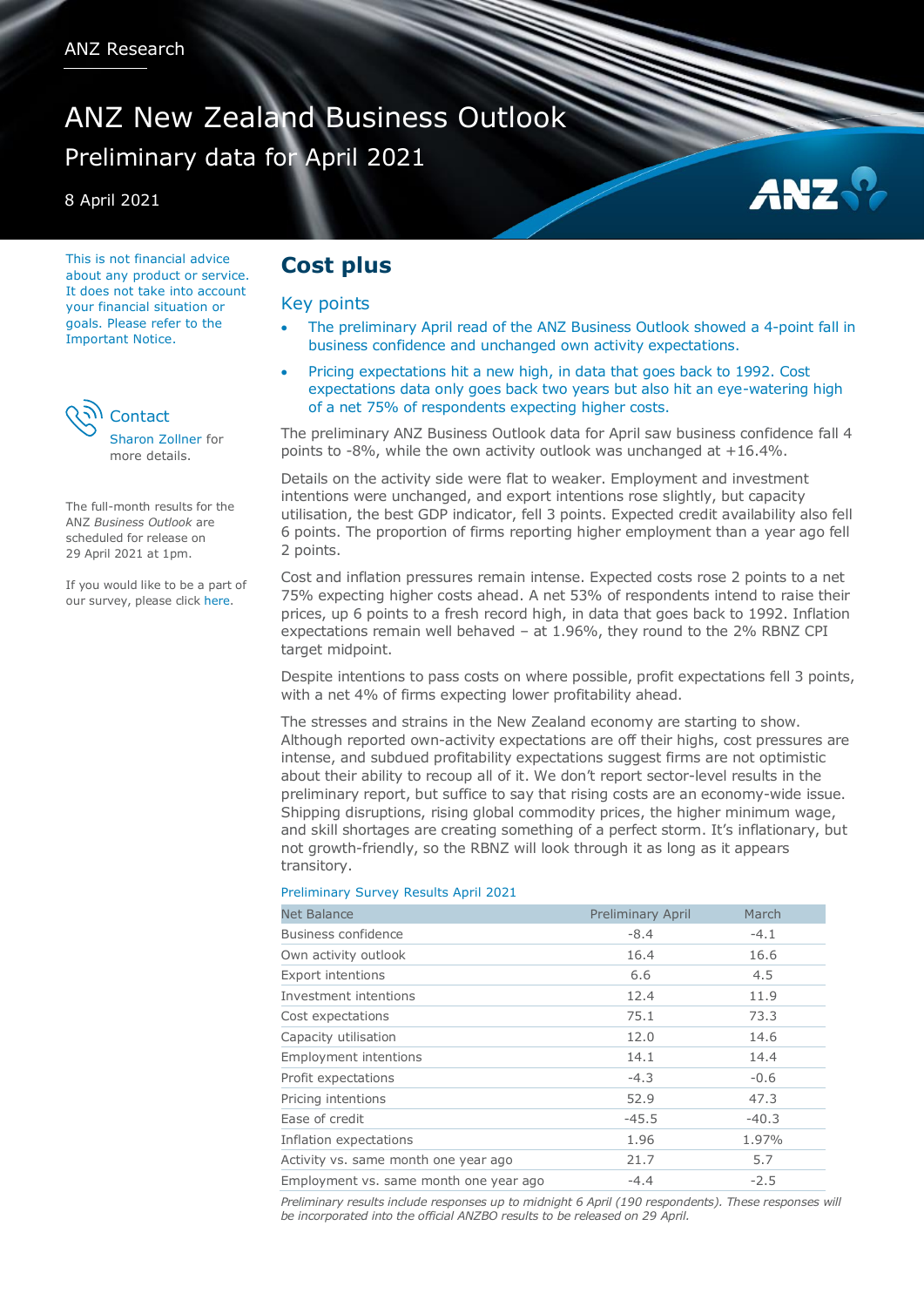











**Inflation expectations and pricing intentions Ease of credit**



Source: ANZ, Statistics NZ







**Profit and cost expectations Investment intentions and capacity utilisation**



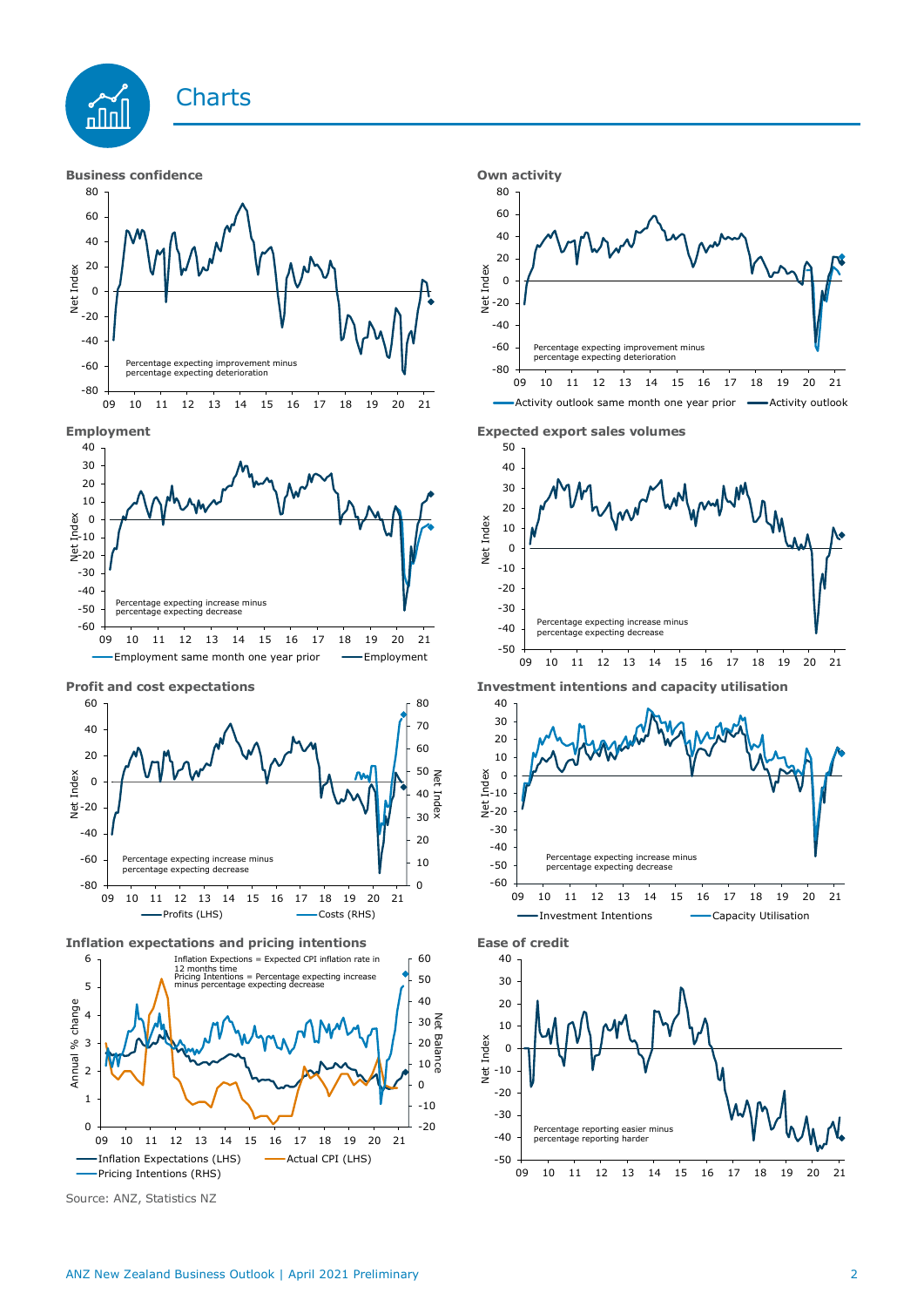

# Meet the team

We welcome your questions and feedback. Click [here](https://www.anz.co.nz/about-us/economic-markets-research/economics-research-team/) for more information about our team.



#### <span id="page-2-0"></span>**Sharon Zollner** Chief Economist

Follow Sharon on Twitter @sharon\_zollner

Telephone: +64 27 664 3554 Email: [sharon.zollner@anz.com](mailto:sharon.zollner@anz.com) General enquiries: [research@anz.com](mailto:research@anz.com)

Follow ANZ Research @ANZ\_Research (global)



#### **David Croy** Senior Strategist

Market developments, interest rates, FX, unconventional monetary policy, liaison with market participants.

Telephone: +64 4 576 1022 Email: [david.croy@anz.com](mailto:david.croy@anz.com)



## **Liz Kendall (maternity leave)** Senior Economist

Research co-ordinator, publication strategy, property market analysis, monetary and prudential policy.

Telephone: +64 27 240 9969 Email: [elizabeth.kendall@anz.com](mailto:Elizabeth.Kendall@anz.com)



#### **Finn Robinson Economist**

Macroeconomic forecasting, economic developments, labour market dynamics, inflation and monetary policy.

Telephone: +64 21 629 553 Email: [finn.robinson@anz.com](mailto:finn.robinson@anz.com)



#### **Natalie Denne** PA / Desktop Publisher

Business management, general enquiries, mailing lists, publications, chief economist's diary.

Telephone: +64 21 253 6808 Email: [natalie.denne@anz.com](mailto:natalie.denne@anz.com)



# **Susan Kilsby** Agricultural Economist

Primary industry developments and outlook, structural change and regulation, liaison with industry.

Telephone: +64 21 633 469 Email: [susan.kilsby@anz.com](mailto:susan.kilsby@anz.com)



#### **Miles Workman**  Senior Economist

Macroeconomic forecast coordinator, fiscal policy, economic risk assessment and credit developments.

Telephone: +64 21 661 792 Email: [miles.workman@anz.com](mailto:miles.workman@anz.com)



## **Kyle Uerata** Economic Statistician

Economic statistics, ANZ proprietary data (including ANZ Business Outlook), data capability and infrastructure.

Telephone: +64 21 633 894 Email: [kyle.uerata@anz.com](mailto:Kyle.Uerata@anz.com)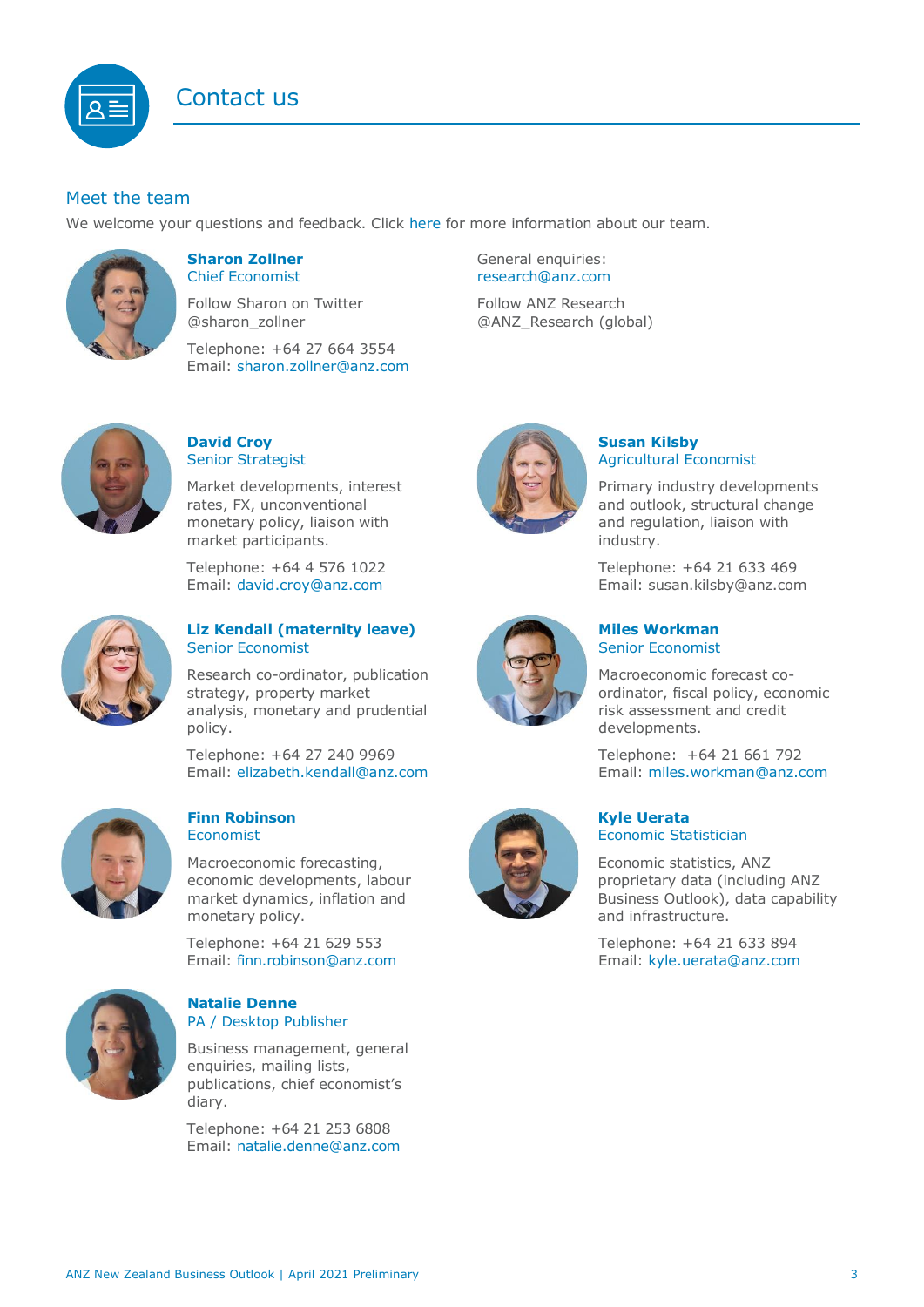

(version dated 15 March 2021)

**This document is intended for ANZ's Institutional, Markets and Private Banking clients. It should not be forwarded, copied or** distributed. The information in this document is general in nature, and does not constitute personal financial product advice **or take into account your objectives, financial situation or needs.**

This document may be restricted by law in certain jurisdictions. Persons who receive this document must inform themselves about and observe all relevant restrictions.

**Disclaimer for all jurisdictions:** This document is prepared and distributed in your country/region by either: Australia and New Zealand Banking Group Limited (ABN11 005 357 522) (**ANZ**); or its relevant subsidiary or branch (each, an **Affiliate**), as appropriate or as set out below.

This document is distributed on the basis that it is only for the information of the specified recipient or permitted user of the relevant website (**recipients**).

This document is solely for informational purposes and nothing contained within is intended to be an invitation, solicitation or offer by ANZ to sell, or buy, receive or provide any product or service, or to participate in a particular trading strategy.

Distribution of this document to you is only as may be permissible by the laws of your jurisdiction, and is not directed to or intended for distribution or use by recipients resident or located in jurisdictions where its use or distribution would be contrary to those laws or regulations, or in jurisdictions where ANZ would be subject to additional licensing or registration requirements. Further, the products and services mentioned in this document may not be available in all countries.

ANZ in no way provides any financial, legal, taxation or investment advice to you in connection with any product or service discussed in this document. Before making any investment decision, recipients should seek independent financial, legal, tax and other relevant advice having regard to their particular circumstances.

Whilst care has been taken in the preparation of this document and the information contained within is believed to be accurate, ANZ does not represent or warrant the accuracy or completeness of the information Further, ANZ does not accept any responsibility to inform you of any matter that subsequently comes to its notice, which may affect the accuracy of the information in this document.

Preparation of this document and the opinions expressed in it may involve material elements of subjective judgement and analysis. Unless specifically stated otherwise: they are current on the date of this document and are subject to change without notice; and, all price information is indicative only. Any opinions expressed in this document are subject to change at any time without notice.

ANZ does not guarantee the performance of any product mentioned in this document. All investments entail a risk and may result in both profits and losses. Past performance is not necessarily an indicator of future performance. The products and services described in this document may not be suitable for all investors, and transacting in these products or services may be considered risky.

ANZ expressly disclaims any responsibility and shall not be liable for any loss, damage, claim, liability, proceedings, cost or expense (Liability) arising directly or indirectly and whether in tort (including negligence), contract, equity or otherwise out of or in connection with this document to the extent permissible under relevant law. Please note, the contents of this document have not been reviewed by any regulatory body or authority in any jurisdiction.

ANZ and its Affiliates may have an interest in the subject matter of this document. They may receive fees from customers for dealing in the products or services described in this document, and their staff and introducers of business may share in such fees or remuneration that may be influenced by total sales, at all times received and/or apportioned in accordance with local regulatory requirements. Further, they or their customers may have or have had interests or long or short positions in the products or services described in this document, and may at any time make purchases and/or sales in them as principal or agent, as well as act (or have acted) as a market maker in such products. This document is published in accordance with ANZ's policies on conflicts of interest and ANZ maintains appropriate information barriers to control the flow of information between businesses within it and its Affiliates.

Your ANZ point of contact can assist with any questions about this document including for further information on these disclosures of interest.

**Country/region specific information:** Unless stated otherwise, this document is distributed by Australia and New Zealand Banking Group Limited (**ANZ**).

**Australia.** ANZ holds an Australian Financial Services licence no. 234527. For a copy of ANZ's Financial Services Guide please or request from your ANZ point of contact.

**Brazil, Brunei, India, Japan, Kuwait, Malaysia, Switzerland, Taiwan.** This document is distributed in each of these jurisdictions by ANZ on a cross-border basis.

**Cambodia.** The information contained in this document is confidential and is provided solely for your use upon your request. This does not constitute or form part of an offer or solicitation of any offer to engage services, nor should it or any part of it form the basis of, or be relied in any connection with, any contract or commitment whatsoever. ANZ does not have a licence to undertake banking operations or securities business or similar business, in Cambodia. By requesting financial services from ANZ, you agree, represent and warrant that you are engaging our services wholly outside of Cambodia and subject to the laws of the contract governing the terms of our engagement.

**European Economic Area (EEA):** *United Kingdom.* ANZ is authorised in the United Kingdom by the Prudential Regulation Authority (**PRA**) and is subject to regulation by the Financial Conduct Authority (**FCA**) and limited regulation by the PRA. Details about the extent of our regulation by the PRA are available from us on request. This document is distributed in the United Kingdom by Australia and New Zealand Banking Group Limited ANZ solely for the information of persons who would come within the FCA definition of "eligible counterparty" or "professional client". It is not intended for and must not be distributed to any person who would come within the FCA definition of "retail client". Nothing here excludes or restricts any duty or liability to a customer which ANZ may have under the UK Financial Services and Markets Act 2000 or under the regulatory system as defined in the Rules of the Prudential Regulation Authority (**PRA**) and the FCA. ANZ is authorised in the United Kingdom by the PRA and is subject to regulation by the FCA and limited regulation by the PRA. Details about the extent of our regulation by the PRA are available from us on request.

**Fiji.** For Fiji regulatory purposes, this document and any views and recommendations are not to be deemed as investment advice. Fiji investors must seek licensed professional advice should they wish to make any investment in relation to this document.

**Hong Kong.** This publication is issued or distributed in Hong Kong by the Hong Kong branch of ANZ, which is registered at the Hong Kong Monetary Authority to conduct Type 1 (dealing in securities), Type 4 (advising on securities) and Type 6 (advising on corporate finance) regulated activities. The contents of this publication have not been reviewed by any regulatory authority in Hong Kong.

**India.** If this document is received in India, only you (the specified recipient) may print it provided that before doing so, you specify on it your name and place of printing.